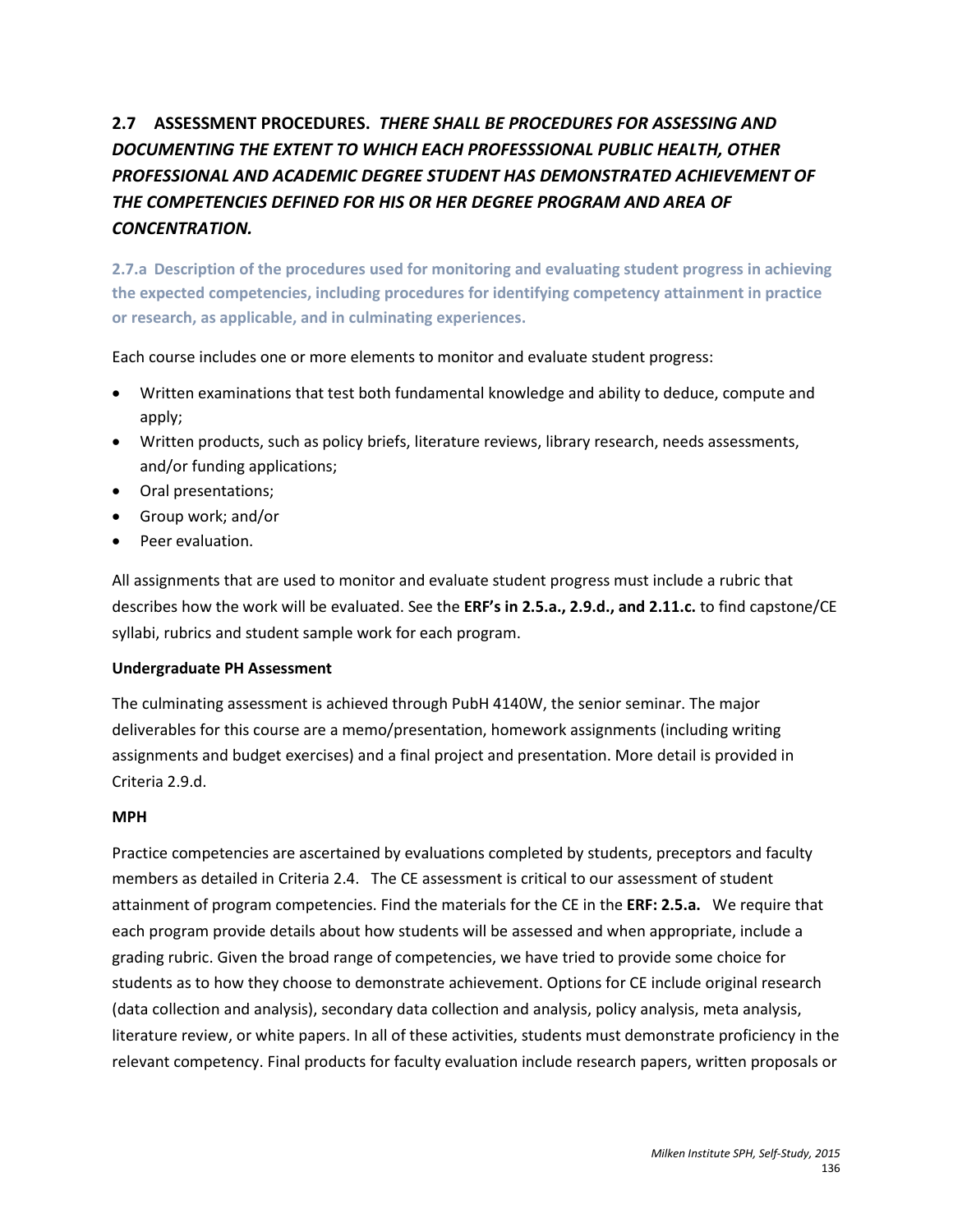analyses, concept papers, oral presentations and policy memos. All of the CE courses require more than one of these deliverables.

#### **MS**

The MS, Epidemiology and Health Policy students complete a thesis project to demonstrate program competencies. The Public Health Microbiology and Emerging Infectious Disease program requires students to complete epidemiologic or public health laboratory research and write a concept paper, proposal and final report. They are also required to present their work orally to the faculty for evaluation. In the MS, Exercise Science program, students complete a six-credit internship and must pass comprehensive examinations.

#### **Doctoral**

The CE for doctoral students is obviously their thesis, which should be mature enough for peer-reviewed publication. PhD and DrPH students must also successfully complete comprehensive exams before becoming eligible for doctoral candidacy. For DrPH students, sufficient progress must be shown in the development of the dissertation proposal in PUBH 8422- *Advanced Healthcare and Public Health Research Design* before permission is granted to begin the dissertation work. This course prepares students to embark on their independent scholarship.

**2.7.b.Identification of outcomes that serve as measures by which the school will evaluate student achievement in each program, and presentation of data assessing the school's performance against those measures for each of the last three years. Outcome measures must include degree completion and job placement rates for all degrees (including bachelor's, master's and doctoral degrees) for each of the last three years. See CEPH Data Template 2.7.1 and 2.7.2. If degree completion rates in the maximum time period allowed for degree completion are less than the thresholds defined in this criterion's interpretive language, an explanation must be provided. If job placement (including pursuit of additional education), within 12 months following award of the degree, includes fewer than 80% of the graduates at any level who can be located, an explanation must be provided.**

Template 2.7, showing graduation completion rates, can be found in *ERF 2.7.b.: CEPH Data Template 2.7.1. Graduation Rates*. Table 2.7.b. below summarizes the SPH graduation rates.

Of note, two DrPH candidates who matriculated in 2008 are finalizing their dissertations and are expected to complete in 2016. This will bring the 2008 cohort graduation rate to over 70% . The 2006 DrPH cohort graduated five of six (83.3%) candidates in an average of 5.6 years.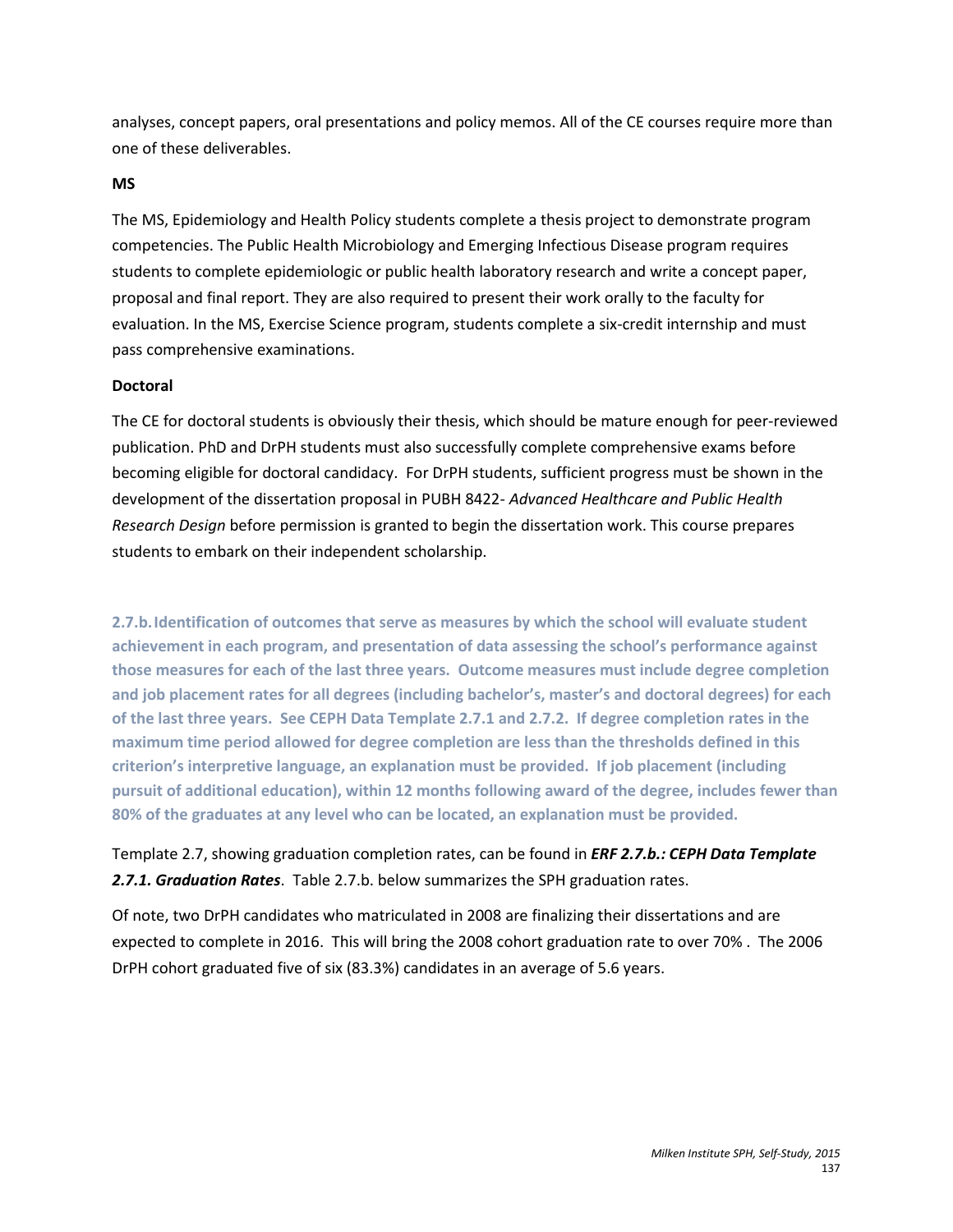|                       |                            | <b>Graduation Rate</b>      | <b>Graduation Rate</b>      |
|-----------------------|----------------------------|-----------------------------|-----------------------------|
| <b>DEGREE</b>         | <b>Max Time in Program</b> | <b>Matriculated 2010-11</b> | <b>Matriculated 2011-12</b> |
| <b>MPH</b>            | 4 years                    | 90.4%                       | 80.2%                       |
| MHSA/MHA              | 4 years                    | 90.3%                       | 91.7%                       |
| MS <sup>1</sup>       | 4 or 5 years               | 83.7%                       | 80.0%                       |
| BS, PH <sup>2</sup>   | 6 years                    | 97.3%                       | 100.0%                      |
|                       |                            | <b>Graduation Rate</b>      | <b>Graduation Rate</b>      |
|                       |                            | <b>Matriculated 2009-10</b> | Matriculated 2010-11        |
| BS, EXSC <sup>3</sup> | 6 years                    | 50.0%                       | 66.7%                       |
|                       |                            | <b>Graduation Rate</b>      |                             |
|                       |                            | <b>Marticulated 2008</b>    |                             |
| DrPH <sup>4</sup>     | 8 years                    | 52.9%                       |                             |

|  |  |  | Table 2.7.b.: Summary of Graduation Rates shown in CEPH Data Template 2.7.1 |  |  |
|--|--|--|-----------------------------------------------------------------------------|--|--|
|--|--|--|-----------------------------------------------------------------------------|--|--|

*1 MS, Health Policy students have 5 years to complete, other MS programs have 4 years to complete.*

*2 BS, PH students matriculate to PH program in Junior year. 2012-13 and 2013-14 cohorts have already graduated 100% of the students in these cohorts.*

*3 BS, Exercise Science students can matriculate as entering Freshman, however SPH is not responsible for Admissions. With a high percentage of freshman changing majors or withdrawing, these graduation rates are not representative of the graduation rate in this program for students who stay with this major. There are no BS, ES students from the 2009-10 cohort remaining in the program. Two students from the 2010-11 students are continuing to complete degree requirements. 4 DrPH students matriculated in 2008 have 8 years to complete. The 2 remaining candidates are expected to complete in 2016. Maximum time in program has changed to 7 years for students matriculating fall 2014 and thereafter. Admissions for DrPH program is in even number years only.*

#### **Employment rates post-graduation**

We have tried multiple mechanisms to collect alumni employment data including graduation surveys, alumni surveys, the ASPPH survey, and most recently, through social media. The alumni data that we have collected has been consistent, with employment rates generally over 70%. CEPH Data Template 2.7.2 below represents our most complete data set. See Criteria 2.7.c. for further explanation regarding the collection of this data.

| CEPH Data Template 2.7.2.: SPH Alumni Employment by Degree Program |  |  |
|--------------------------------------------------------------------|--|--|
|--------------------------------------------------------------------|--|--|

| <b>Destination of Overall Graduates</b>      | AY 2011/2012 | AY 2012/2013  | AY 2013/2014  |
|----------------------------------------------|--------------|---------------|---------------|
| Employed                                     | 71%          | 76% (322/425) | 74% (273/370) |
|                                              | (263/369)    |               |               |
| Continuing education/training (not employed) | 2% (8/369)   | 3% (13/425)   | 4% (16/37)    |
| Actively seeking employment                  |              |               |               |
| Not seeking employment (not employed and not |              | 1% (1/425)    |               |
| continuing education/training, by choice)    |              |               |               |
| Unknown                                      | 27% (98/369) | 20% (89/425)  | 22% (81/370)  |
| Total                                        | 100% (369)   | 100% (425)    | 100% (370)    |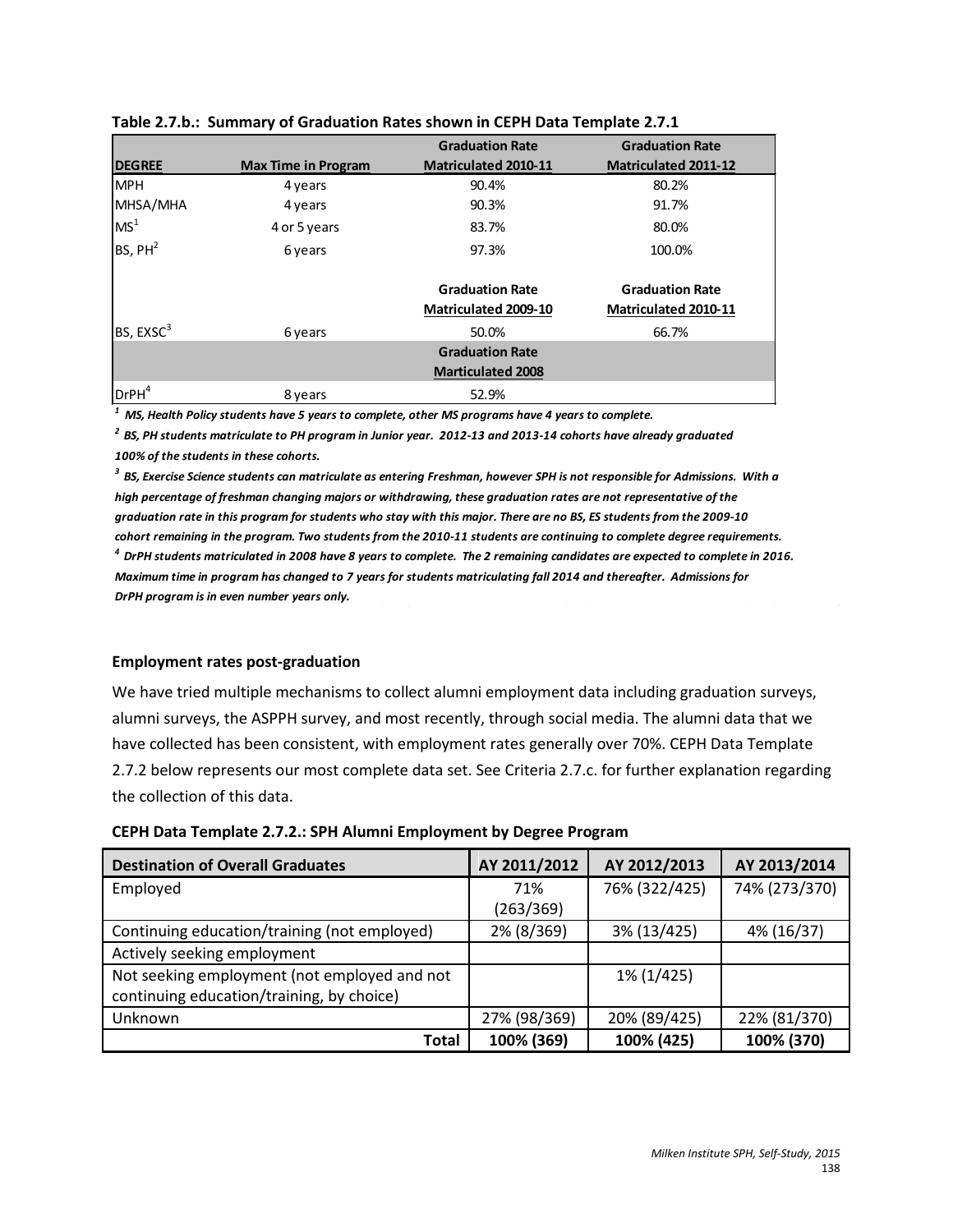| <b>Destination of BS Graduates</b>           | AY 2011/2012 | AY 2012/2013 | AY<br>2013/2014 |
|----------------------------------------------|--------------|--------------|-----------------|
| Employed                                     | 64% (32/50)  | 58% (35/62)  | 56% (31/55)     |
| Continuing education/training (not employed) | 4% (2/50)    | 10% (6/62)   | 15% (8/55)      |
| Actively seeking employment                  |              |              |                 |
| Not seeking employment (not employed and not |              |              |                 |
| continuing education/training, by choice)    |              |              |                 |
| Unknown                                      | 32% (16/50)  | 34% (21/62)  | 29% (16/55)     |
| <b>Total</b>                                 | 100% (50)    | 100% (62)    | 100% (55)       |

## **CEPH Data Template 2.7.2.: SPH Alumni Employment by Degree Program, (continued)**

| <b>Destination of MPH Graduates</b>          | AY<br>2011/2012 | AY 2012/2013  | AY<br>2013/2014 |
|----------------------------------------------|-----------------|---------------|-----------------|
| Employed                                     | 72%             | 82% (243/296) | 78%             |
|                                              | (186/257)       |               | (202/260)       |
| Continuing education/training (not employed) | 2% (4/257)      | 4% (4/296)    | 2% (7/260)      |
| Actively seeking employment                  |                 |               |                 |
| Not seeking employment (not employed and not |                 | 1% (1/296)    |                 |
| continuing education/training, by choice)    |                 |               |                 |
| Unknown                                      | 26%             | 16% (48/296)  | 20%             |
|                                              | (67/257)        |               | (51/260)        |
| <b>Total</b>                                 | 100% (257)      | 100% (296)    | 100% (260)      |

| <b>Destination of MS Graduates</b>           | AY 2011/2012 | AY 2012/2013 | AY 2013/2014 |
|----------------------------------------------|--------------|--------------|--------------|
| Employed                                     | 60%          | 61% (19/31)  | 67% (16/24)  |
|                                              | (21/35)      |              |              |
| Continuing education/training (not employed) | 9% (3/35)    | 10% (3/31)   | $4\%$ (1/24) |
| Actively seeking employment                  |              |              |              |
| Not seeking employment (not employed and not |              |              |              |
| continuing education/training, by choice)    |              |              |              |
| Unknown                                      | 31% (11/35)  | 29% (9/31)   | 29% (7/24)   |
| Total                                        | 100% (35)    | 100% (31)    | 100% (24)    |

| <b>Destination of MHA Graduates</b>          | AY<br>2011/2012 | AY 2012/2013 | AY 2013/2014 |
|----------------------------------------------|-----------------|--------------|--------------|
| Employed                                     | 82% (18/22)     | 68% (19/28)  | 75% (18/24)  |
| Continuing education/training (not employed) |                 |              |              |
| Actively seeking employment                  |                 |              |              |
| Not seeking employment (not employed and not |                 |              |              |
| continuing education/training, by choice)    |                 |              |              |
| Unknown                                      | 18% (4/22)      | 32% (9/28)   | 25% (6/24)   |
| <b>Total</b>                                 | 100% (22)       | 100% (28)    | 100% (24)    |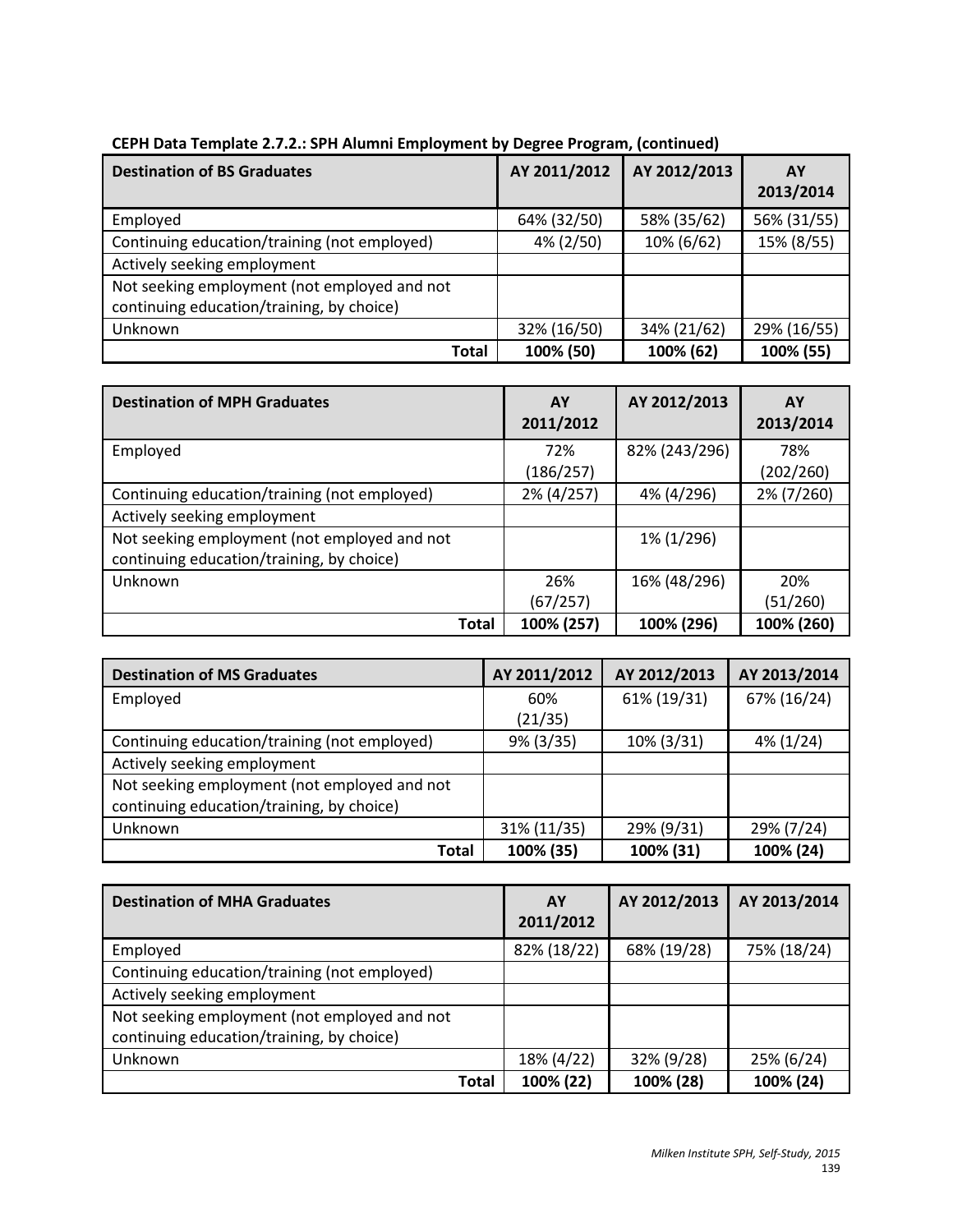| <b>Destination of DrPH Graduates</b>                                                      | AY<br>2011/2012 | AY<br>2012/2013 | AY<br>2013/2014 |
|-------------------------------------------------------------------------------------------|-----------------|-----------------|-----------------|
| Employed                                                                                  | 100% (5/5)      | 75%<br>(6/8)    | 83%<br>(5/6)    |
| Continuing education/training (not employed)                                              |                 |                 |                 |
| Actively seeking employment                                                               |                 |                 |                 |
| Not seeking employment (not employed and not continuing<br>education/training, by choice) |                 |                 |                 |
| Unknown                                                                                   |                 | 25%             | 17%             |
|                                                                                           |                 | (2/8)           | (1/6)           |
| Total                                                                                     | 100%<br>(5)     | 100%<br>(8)     | 100%<br>(6)     |

## **CEPH Data Template 2.7.2.: SPH Alumni Employment by Degree Program, (continued)**

| <b>Destination of PhD Graduates</b>                                                       | AY<br>2011/2012 | AY<br>2012/2013 | <b>AY</b><br>2013/2014 |
|-------------------------------------------------------------------------------------------|-----------------|-----------------|------------------------|
| Employed                                                                                  | $- -$           | --              | 100% (1/1)             |
| Continuing education/training (not employed)                                              | $- -$           | $- -$           |                        |
| Actively seeking employment                                                               | $- -$           | $- -$           |                        |
| Not seeking employment (not employed and not continuing<br>education/training, by choice) |                 | --              |                        |
| Unknown                                                                                   | $ -$            | $-$             |                        |
| Total                                                                                     | --              | --              | 100%<br>(1/1)          |

\**Report is based on the Academic Year as follows: Academic Year 2011-2012 to include; Fall 2011, Spring 2012, & Summer 2012. Academic Year 2012-2013 to include; Fall 2012, Spring 2013, & Summer 2013. Academic Year 2013-2014 to include; Fall 2013, Spring 2014, & Summer 2014.* 

*\*\*Academic Year 2013-2014: MS Graduate total is 25 students, however, one alumna passed away. Therefore, our total for reporting purposes is 24.*

## **ASPPH Survey**

This past year, the SPH participated in the ASPPH pilot graduate employment survey. We had 39.9% (128) students respond to the survey. Of these, only four (3.7%) were unemployed and seeking employment; six (5.6%) were in a fellowship/internship/residency, and eight (7.5%) were not seeking employment. The vast majority of those working (88.8%) were working with a new employer after graduation.

While the data we were able to collect indicated acceptable rates of employment, we were missing data on many of our alumni. To attempt to collect better data, we initiated a social media strategy (see 2.7.c).

## **University Survey**

The University also conducts a survey of graduating students who are participating in commencement activities. This survey is distributed early each spring and has a good rate of response. Students who have graduated in summer, fall and spring are all surveyed at the same time, once each academic year.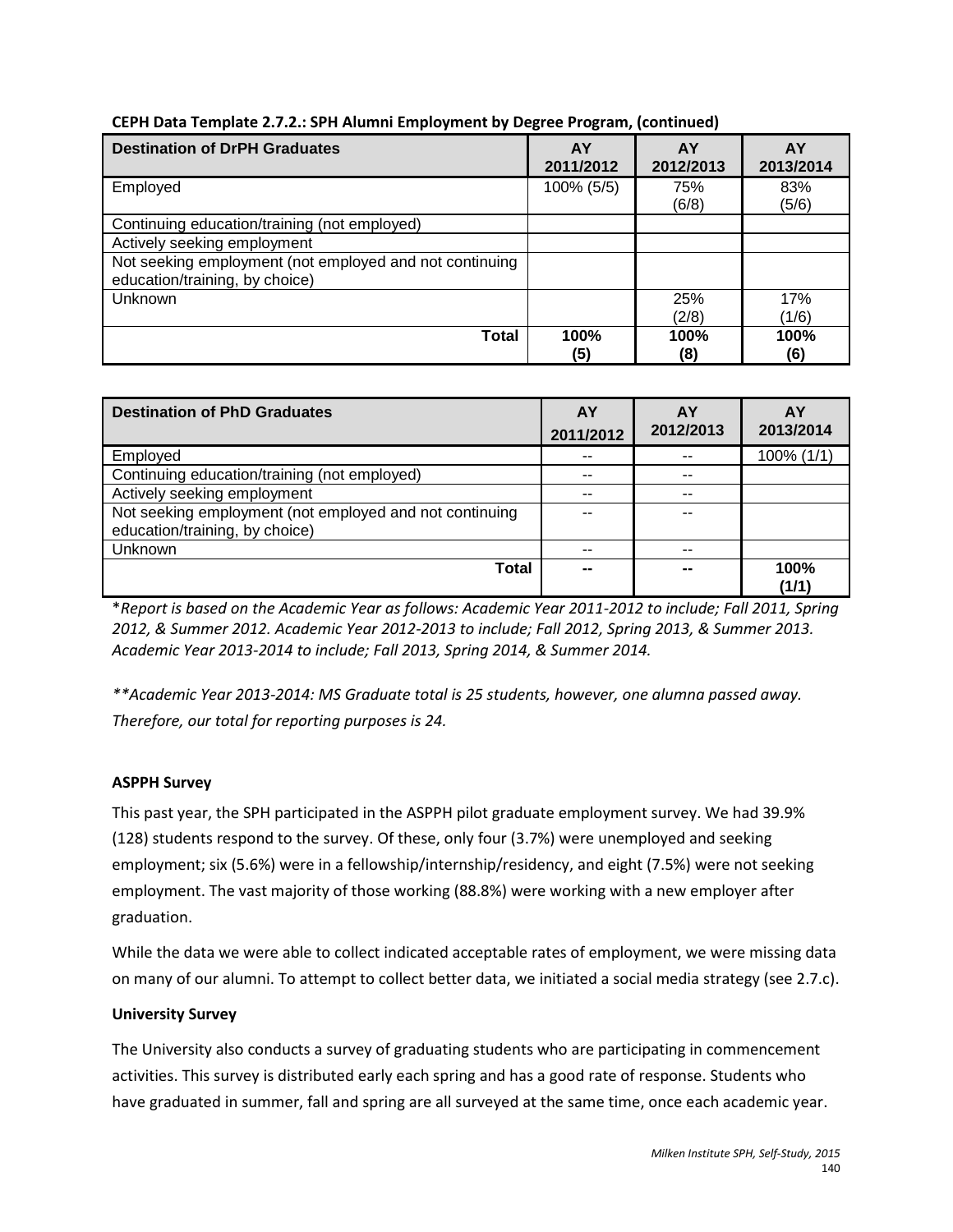Below is a summary of employment data reported by participating graduates students from our School in 2012, 2013, and 2014.

| <b>Response to question about Post Graduation Plans for SPH Students</b>       | 2012 | 2013  | 2014 |
|--------------------------------------------------------------------------------|------|-------|------|
| $n =$                                                                          | 251  | 275   | 220  |
| Employed                                                                       | 46%  | 43%-- | 48%  |
| Continuing education/training (not employed)                                   | 7%   | 4%    | 5%   |
| Actively seeking employment                                                    | 33%  | 45%   | 40%  |
| Not seeking employment (not employed and not continuing education/training, by | 5%   | 5%    | 2%   |
| choice)                                                                        |      |       |      |
| Unknown                                                                        | 9%   | 3%    | 5%   |
| Total                                                                          | 100% | 100%  | 100% |

#### **Table 2.7.b.: GW Graduate Student Graduation Survey**

**2.7.c. An explanation of the methods used to collect job placement data and of graduates' response rates of these data collection efforts. The school must list the number of graduates from each degree program and the number of respondents to the graduate survey or other means of collecting employment data.**

We have traditionally collected employment data through two sets of student surveys. The first is through the university graduate student graduation survey, administered through the Office of Survey Research and Analysis (Table 2.7.b above). The survey is conducted between mid-March and May each year to students who graduated (or are graduating) in the summer, fall or spring of the current academic year. The response rate for this survey typically varies from 70-80 percent of eligible students. The complete surveys are available in *ERF 2.7.b.: GW Graduate Student Graduation Surveys.* (The complete GW Undergraduate Senior Survey is also included *in ERF 2.7.b.: GW Undergraduate Senior Surveys*.) The second is through a School alumni survey that we have been sending out three and six months after graduation. The response rate for our own survey typically is much lower than for the University. Additionally, as noted above, we also participated in the ASPPH survey this past year.

Given the relatively low response rate of alumni after they leave the school, this past summer we hired someone to specifically track our graduates from the past three years. To gather data on the employment status of our graduates for the past three years, we generated a list of alumni that graduated from 2012- 2014. Graduation dates are defined as follows:

- 2012: Fall 2011, Spring 2012, Summer 2012
- 2013: Fall 2012, Spring 2013, Summer 2013
- 2014: Fall 2013, Spring 2014, Summer 2014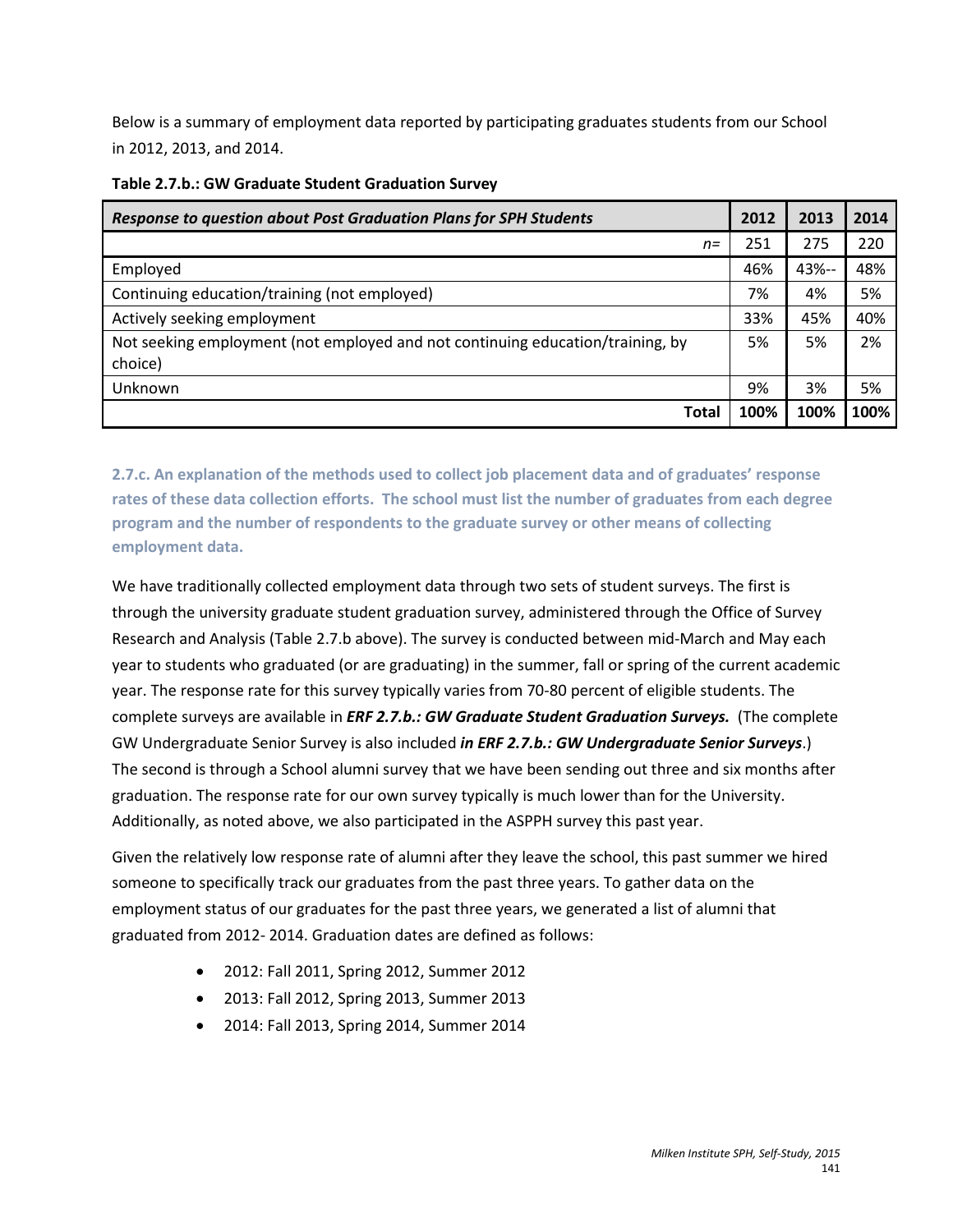The list was leveraged to utilize LinkedIn and broader internet searches to determine each student's updated employment status. Through this approach, we found 865 alumni. The remaining 299 unknown graduates from this three year period were then surveyed through the GWork for Public Health system to determine their current employment status. Through this survey we were able to gather information on an additional 31 alumni. Of the 1,164 students searched and surveyed, we were able to identify employment information for 896 (77%). (Data presented in CEPH Data Template 2.7.2 above.)

**2.7.d.In fields for which there is certification of professional competence and data are available from the certifying agency, data on the performance of the school's graduates on these national examinations for each of the last three years.** 

There are two examining bodies for which such data are available: the National Board of Public Health Examiners (NBPHE) and the American College of Sports Medicine (ACSM). As shown in the table below, only eight students and 32 alumni took the NBPHE exam in the last three years. All students and all but three alumni passed.

|                  |               | # Students # Students | # Alumni      | # Alumni       |                  |
|------------------|---------------|-----------------------|---------------|----------------|------------------|
|                  | <b>Taking</b> | Passing               | <b>Taking</b> | <b>Passing</b> | Percent          |
| <b>Test Date</b> | Exam          | Exam                  | Exam          | Exam           | <b>Pass Rate</b> |
| Jun-15           | O             | O                     | 2             | 1              | 50%              |
| $Feb-15$         |               | 0                     | $\mathbf{0}$  | O              | N/A              |
| $Oct-14$         |               |                       | 5             | 5              | 100%             |
| $Feb-14$         | 2             | 2                     | 4             | 4              | 100%             |
| $Oct-13$         | O             | O                     | 2             | 2              | 100%             |
| $Feb-13$         | 4             | 4                     | 4             | 3              | 87.5%            |
| Oct -12          |               |                       | 2             | $\overline{2}$ | 100.0%           |
| Feb-12           |               |                       | 12            | 11             | 92%              |

**Table 2.7.d.: NBPHE Exam Results- Milken Institute School of Public Health**

Students in the MS, Clinical Exercise Physiology program are required to take the ACSM Certificate exam in exercise physiology. Since 2011, 23 of 24 students have passed the exam.

**2.7.e.Data and analysis regarding the ability of the school's graduates to perform competencies in an employment setting, including information from periodic assessments of alumni, employers and other relevant stakeholders. Methods for such assessments may include key informant interviews, surveys, focus groups and documented discussions.**

We collect this information from both preceptors and employers. From our preceptor surveys, we collect data related to the extent to which students were prepared to perform in their practicum experiences. In the last three years, 99% of our preceptors indicated that our students' were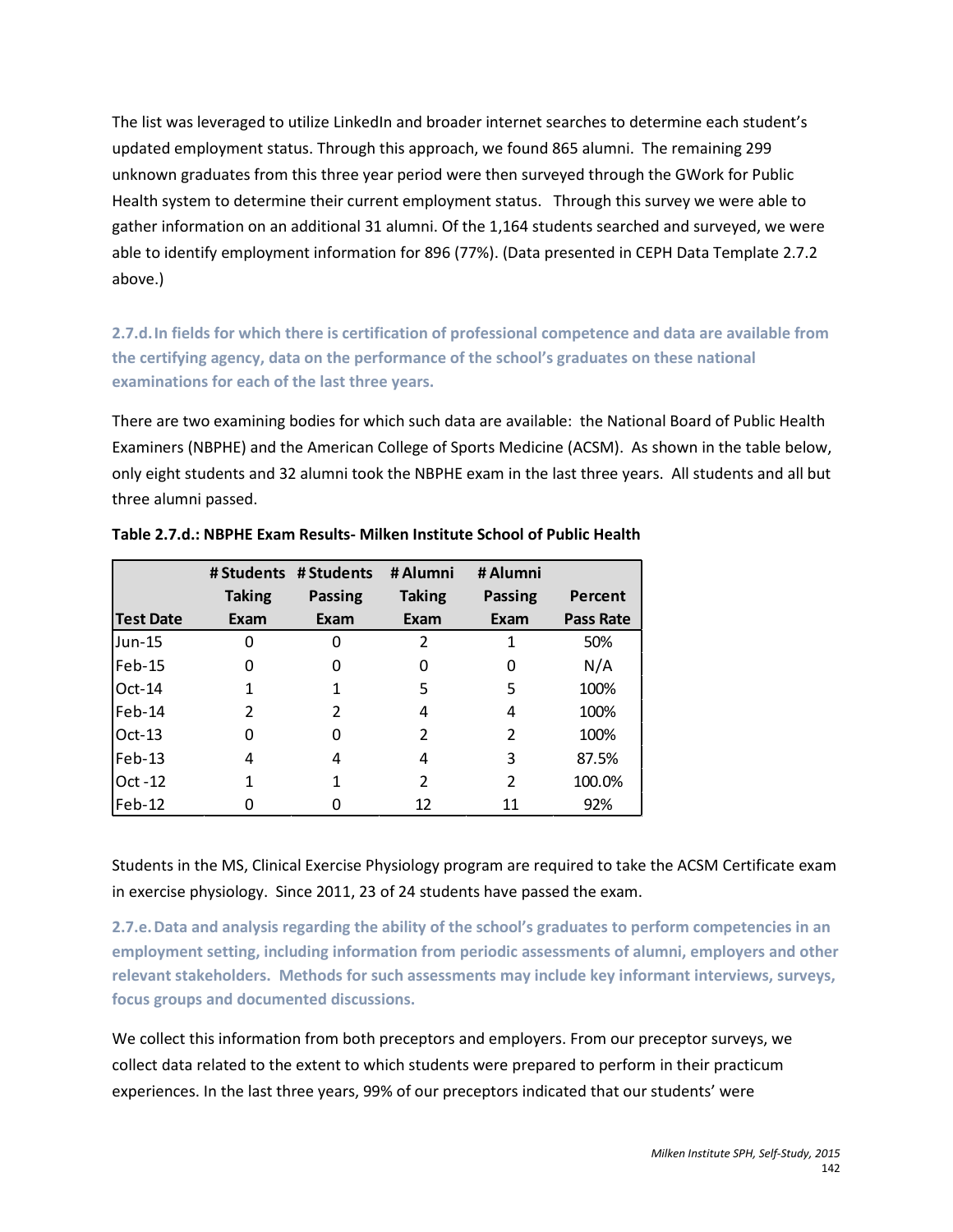appropriately prepared and they would be willing to host another SPH student. We infer from this that they will also be prepared for performing well in an employment setting.

We are also taking steps to learn more about how our graduates perform on the job. In 2014, the SPH began interviewing employers with multiple SPH graduates. The participants from our first interviews are listed below:

- NACCHO
- Live Healthier
- Population Services International (PSI)
- OSSE/DC Office of the State Superintendent of Education, Wellness and Nutrition Services
- Voxiva
- Medicare and Medicaid Services
- CEPH

Because the initial study was small it was analyzed qualitatively. Recommendations revolved around building communication skills, data analysis skills, and the translation from theory into practice. This information was conveyed to the School's Curriculum Committee, which was instructed to share relevant points with their departmental faculty.

In 2015, the SPH Career Services department administered a survey to employers who had posted a position within our GWork for Public Health jobs database system. The survey was distributed to the "primary contacts" in our GWork for Public Health database. Five responses were received, of which only two indicated they had actually hired SPH students in the past three years, telling us that not all of our "primary contacts" in the university-wide employer tracking system were familiar with our SPH students. Since then, remedies were identified to connect with more viable contacts within the employer organizations. Additionally, based on this knowledge rate, we have qualified our alumni employment data to identify the top 20 employers of SPH graduates in the past three years. The SPH plans to specifically target these employers in the future, both by administering an annual Employer Survey, and by qualifying these employer's experiences with our students after predefined criteria have been met, including; a) a job posting has expired (they will have had an opportunity to review any applications from SPH students; and b) after any meaningful on-campus engagement (Career Fair, Information Session, Recruiting event, etc.).

In addition to capturing information about our graduates' overall performance, we have solicited employer feedback about their willingness to hire from our programs, as well as their suggestions in regard to our student's strengths and weaknesses. We have also qualified the employers "industry category", using standards published by LinkedIn, to gather information on broader industry demands and expectations based on the feedback from employers. These trends will allow us to keep an active pulse on the job market and to relay that information to our students, alumni, faculty and staff in collective efforts to prepare them for long term professional success.